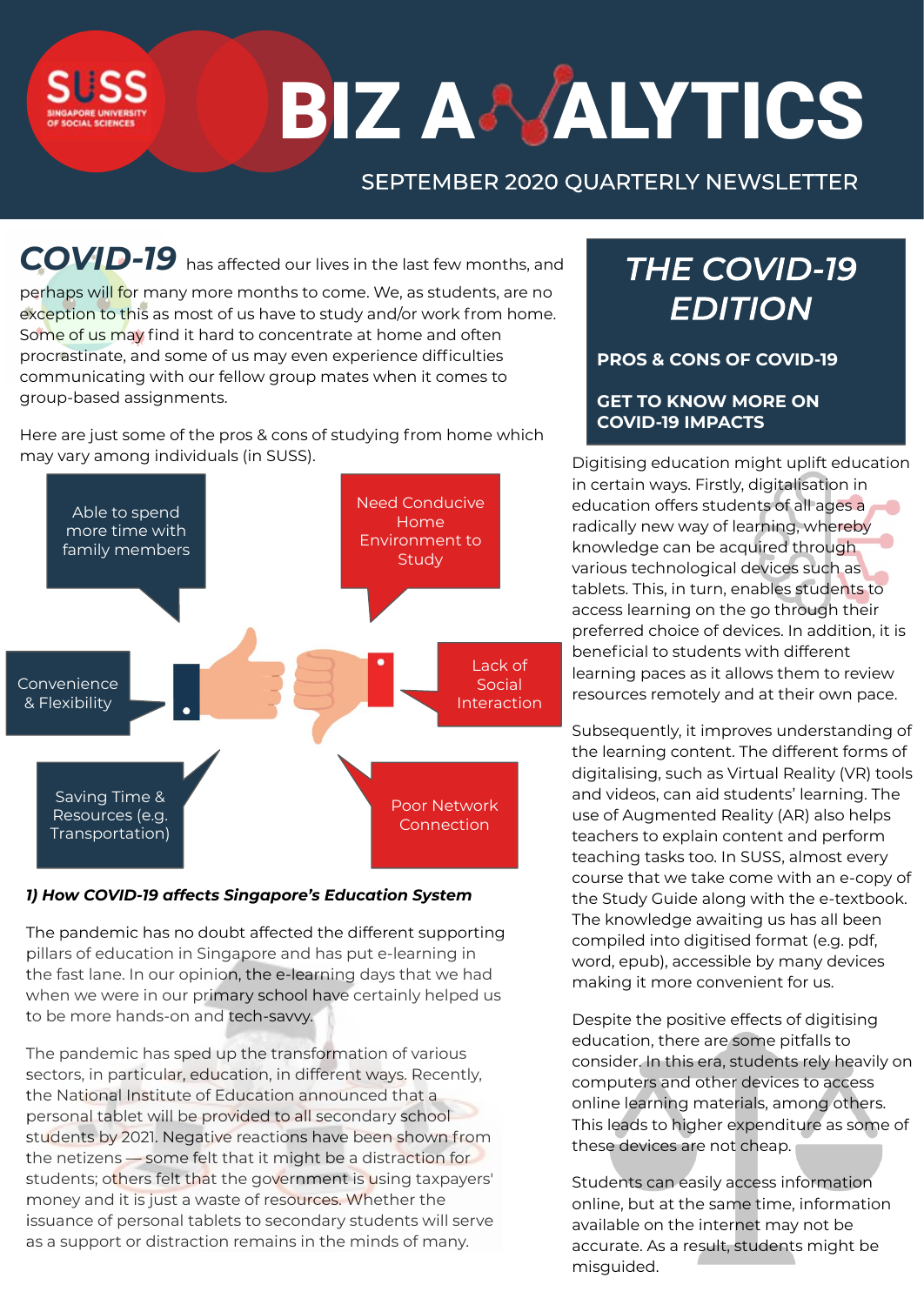## **BA INTEREST GROUP**

## SEPTEMBER 2020 QUARTERLY NEWSLETTER

## continued from previous page

Lastly, students may get disconnected from the real world. For example, most of the courses do not require the students to turn on their web camera. This means that instructors will not know if the students are engaged during lessons. Therefore, it is important to find a balance between being tech savvy and face-to-face interactions.

This pandemic has left many thinking if intensive and extensive online learning will continue even after the pandemic is over.

*2) Here is what SUSS students have to say about online learning post-pandemic.*



"I like online learning because I am able to skip the commute to school and be able to listen to lectures right at home. I faced difficulty when participating in Zoom session. If there is no change in it, I would rather commute" - Kit Yan, Year 2

"Online learning has brought about the good and bad. Though it is much more convenient now, it is tougher to communicate between my peers in class" - Wen Xuan, Year 2

"Lacking in the need to travel to school for lessons have saved me time to do my revision or a quick exercise. However, it is much more difficult to ask questions during online learning because my questions gets misinterpreted which prevented me in getting my questions answered" - Rebecca, Year 4

## *3) <DidYouKnow>*



During the COVID-19 pandemic, Alibaba Cloud launched 100,000 new cloud servers in just 2 months, which sets a new record!

Recently, DBS Bank launched a national facial identification service that allows users to secure mobile sign-ups. It is the first private-sector entity to pilot it!

4 ways COVID-19 could change how we educate future generations by *World Economic Forum*

Educating people in an interconnected world



Redefining the role of an educator

Teaching life skills needed for the future

Unlocking technology to deliver technology

## *4 science-backed ways towards better learning by Harvard Health*



## *Working Towards Education 4.0*

Former Minister for Education Ong Ye Kung highlighted that the reformatting of higher education is essential and requires pivoting the experience to one where students can embark on a journey of self-discovery that encompasses real life exposure. This statement summarises the Education 4.0 initiative.

## See More:

https://www.weforum.org/projects/learning-4-0

Universities need to align their teaching and technological processes. Staying relevant with technological advancement is imperative to prepare graduates for work as the world continues to advance. Hi-tech cyber systems are gradually being integrated into countless industries, inevitably changing the skill sets required for existing jobs and creating new jobs. However, it is also important for Universities to maintain its educational relevance through the use of these technologies. Regardless, COVID-19 has paved the way to a new mode of learning and teaching, such that it propels the education system further into the digital age.